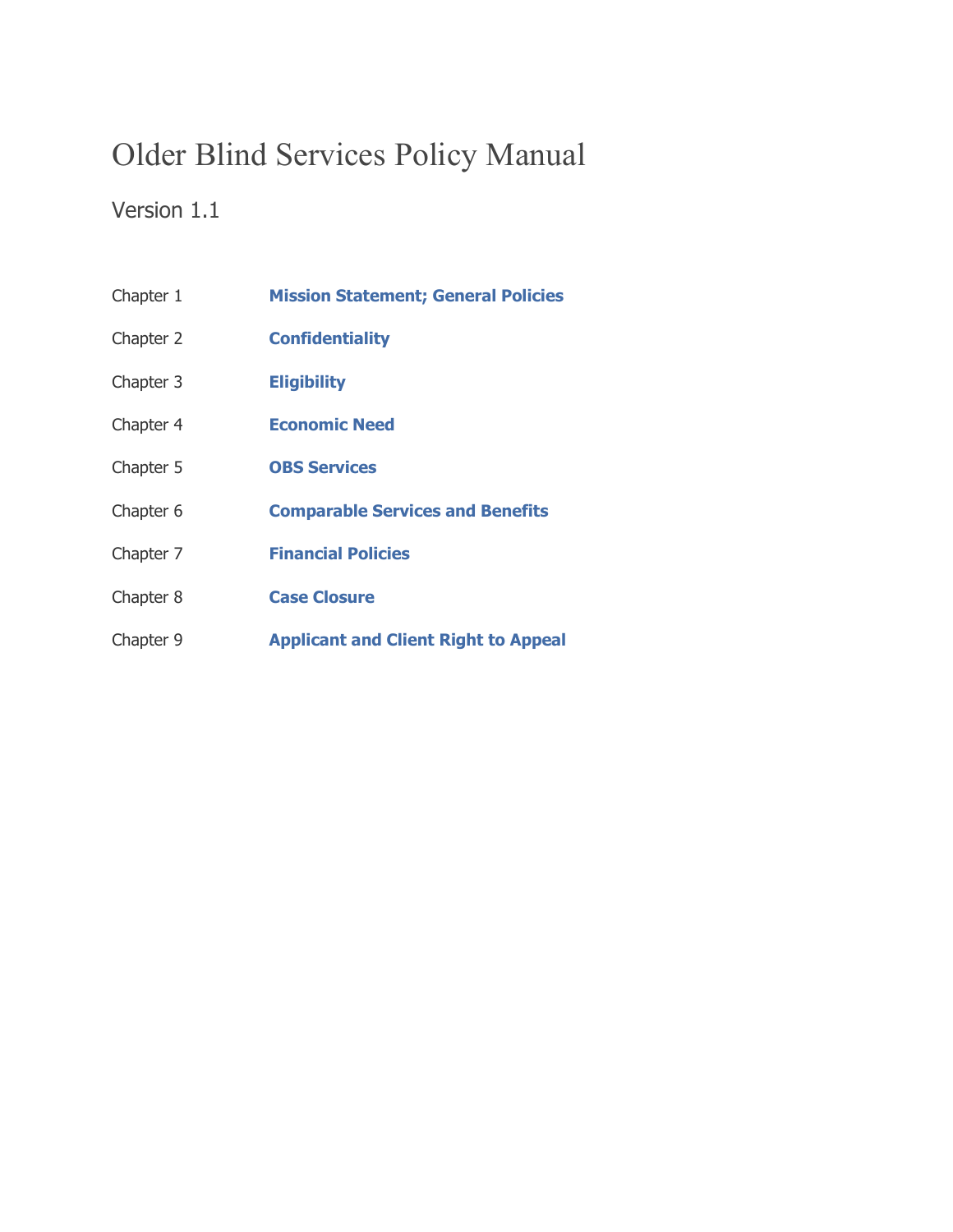OBS – Chapter 1 MISSION STATEMENT

The Older Blind Services (OBS) Program's mission is to improve the quality of life for Missourians who are blind or visually impaired, are 55 years of age or older, and reside in the State of Missouri. Through the OBS Program, training is provided to individuals and groups in alternative techniques, skills, and the use of adaptive equipment in order to assist them in reaching their independent living goals.

We believe that the provision of such services can lead to self-sufficiency, empower older clients to participate in home and community life, help them maintain, regain, or increase independence, and enable the clients and family members to create an independent environment.

We recognize that by providing outreach and education services, we will promote public awareness of the program and accommodations that can be made to improve the lives of older persons who are blind or visually impaired.

## CHAPTER 1 – GENERAL POLICIES

#### DEFINITIONS

**Adaptive equipment** – an aid that can be used to compensate or accommodate for decreased capacity or loss of an ability to function independently as a result of a visual disability.

**Client** – A client is an individual with a visual disability who has been determined eligible for the OBS Program.

**Designated State Unit** – Rehabilitation Services for the Blind (RSB) is the designated state unit that is referred to in Title VII Chapter 2 of the Rehabilitation Act as amended 1998.

**Legal Blindness** – Any individual who has a central visual acuity of 20/200 or less in the better eye with corrective lenses, or central acuity of more than 20/200 if there is a field defect such that the peripheral diameter of central visual field subtends an angular distance no greater than 20 degrees.

**Electronic Visual Aids** – Electronic visual aids (EVAs) are devices which magnify print and enlarge it electronically upon a screen so a person with some residual vision can access print materials visually.

**Low Vision Aids** – Low vision aids are optical devices that are stronger than regular eyeglasses which are used in conjunction with the prescribed corrective lenses. Low vision aids can help clients maximize their remaining vision by magnifying, filtering light, or increasing the usable field of vision.

**Older Individual Who is Blind or Visually Impaired** – individual age 55 or older whose significant visual impairment makes skills of independent living difficult to accomplish.

**Sole State Agency** – The Family Support Division is the sole state agency referred to in 13 CSR 40-91.020.

**State Unit Director** – The Deputy Director, FSD, RSB, is the state unit director referred to in Title VII Chapter 2 of the Rehabilitation Act as amended.

**Visual Disability** – means: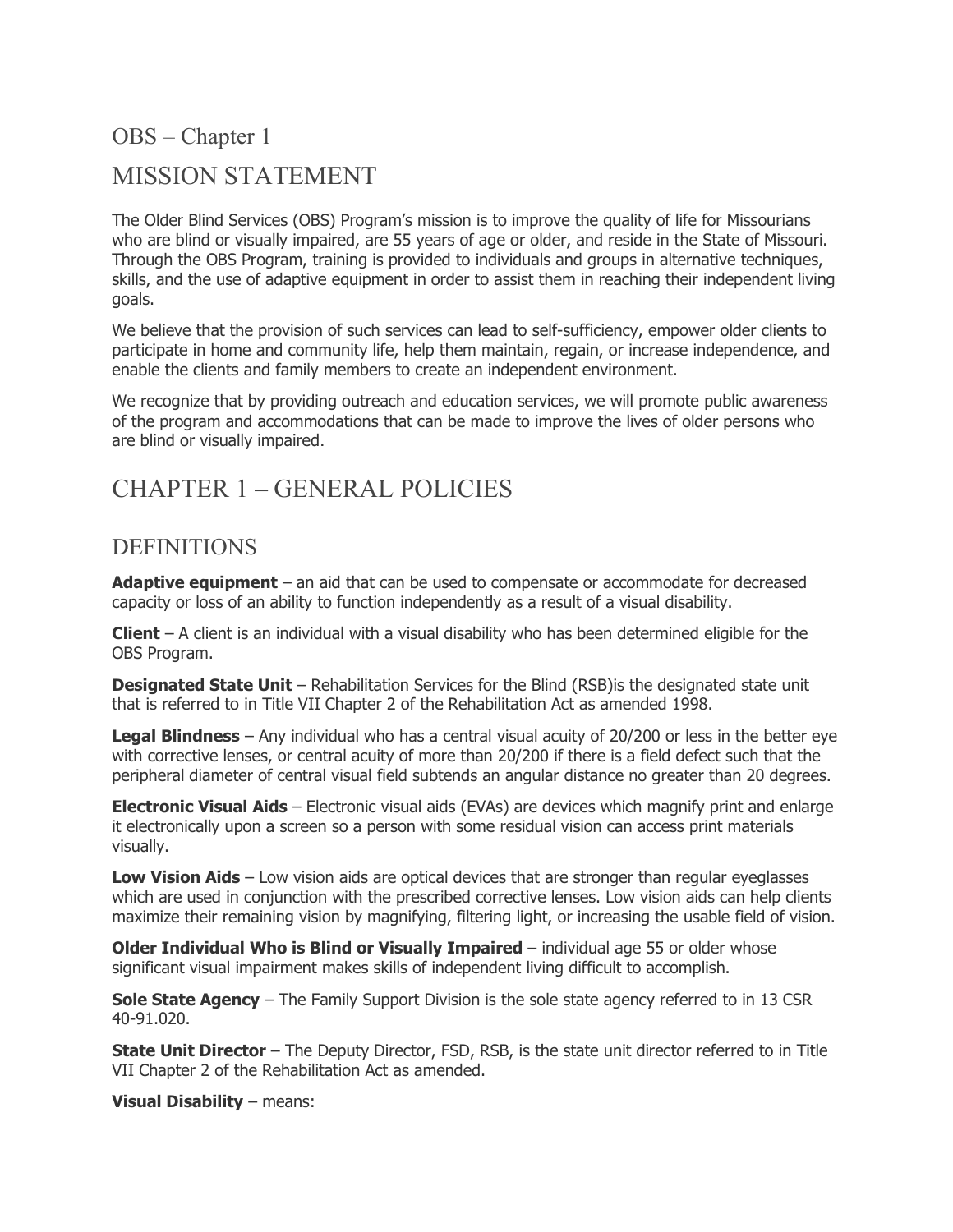- 1. That an individual is legally blind or;
- 2. That an individual with a progressive eye disease has a central visual acuity of 20/70 or worse in the better eye with best correction, or has near vision that is decreased to the extent that the individual cannot read print that is smaller than Jaeger nine (J9) with best correction.

#### NON-DISCRIMINATION

The Missouri Family Support Division (FSD), Rehabilitation Services for the Blind (RSB), will assure that eligibility requirements are applied without regard to sex, race, age, disability, creed, color, or national origin of the individual applying for services. No upper age limit may be set which would result in a finding of ineligibility; however, persons receiving independent living services for older individuals who are blind or visually impaired must be at least 55 years of age. RSB does provide to its clients information in their native language and in the alternative format of their choice. This may include but is not limited to, Braille, recorded materials, disk, tactile, auditory and visual readout which are necessary to implement and provide RSB rehabilitation programs.

### TIMELY PROVISION OF SERVICES

RSB staff shall process referrals and applications in a timely manner. The referral status is limited to 45 days. The client should be contacted by phone within 15 days of referral. An application should be obtained within 30 days of the initial contact.

Eligibility should be determined soon as possible, but not later than 60 days after the date of application. If this is not possible, a letter explaining the reason for delaying eligibility determination should be sent to the client prior to the 60 day limit and documented in the case record. For the purposes of determining timely case movement from applicant status to eligibility, RSB will consider the date the application is received as the start date of eligibility determination.

The service plan must be created within 90 days of determining the individual eligible for services.

### COST-EFFECTIVE SERVICE PROVISION

Services shall be provided in the most cost-effective manner in order to prepare the client for independent living that is consistent with his/her capacities and abilities.

### CASE FILE DOCUMENTATION

RSB staff shall maintain a case record for each client or applicant that will contain pertinent documentation of the following factors:

**Note**: Click on the following link for guidance on **[Good Practices in Case Narration](https://dssmanuals.mo.gov/wp-content/uploads/2018/10/casnar0408.doc)**.

- 1. An application requesting OBS services.
- 2. Documentation that supports the rehabilitation teacher's determination of eligibility or ineligibility, i.e. an eye report from an Optometrist or Ophthalmologist, Snellen Chart test given by Rehabilitation Teacher, or self-disclosure.
- 3. A plan that will include the services to be provided agreed upon by the rehabilitation teacher and the client.
- 4. Written documentation from a health care professional indicating the need for the purchase of equipment that is used for management of a secondary disability that have an impact on vision or visual disabilities, such as adapted blood pressure monitors, food and weight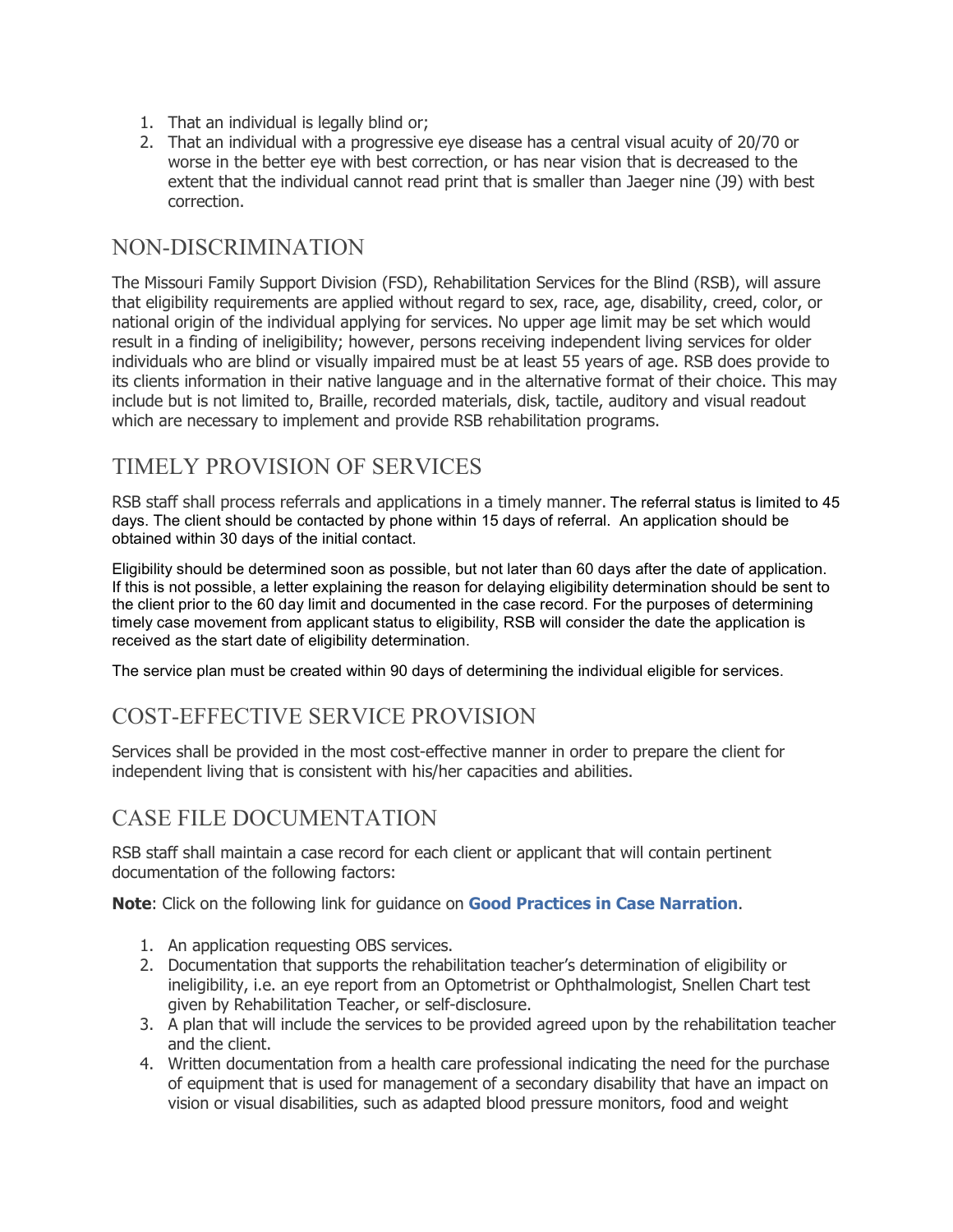scales. These items will be purchased only if there are no comparable benefits available. If the secondary disability has no relationship to the client's visual disability, RSB will provide resources or information regarding the purchase of products specific to their disability.

- 5. Documentation at case closure indicating whether the client's goals and objectives have been achieved
- 6. Documentation and justification of all services and equipment provided
- 7. On-going written narrative entries of case progress

#### **EXCEPTIONS**

The Deputy Director of RSB or his/her designee shall have the sole responsibility for any exceptions to this policy manual.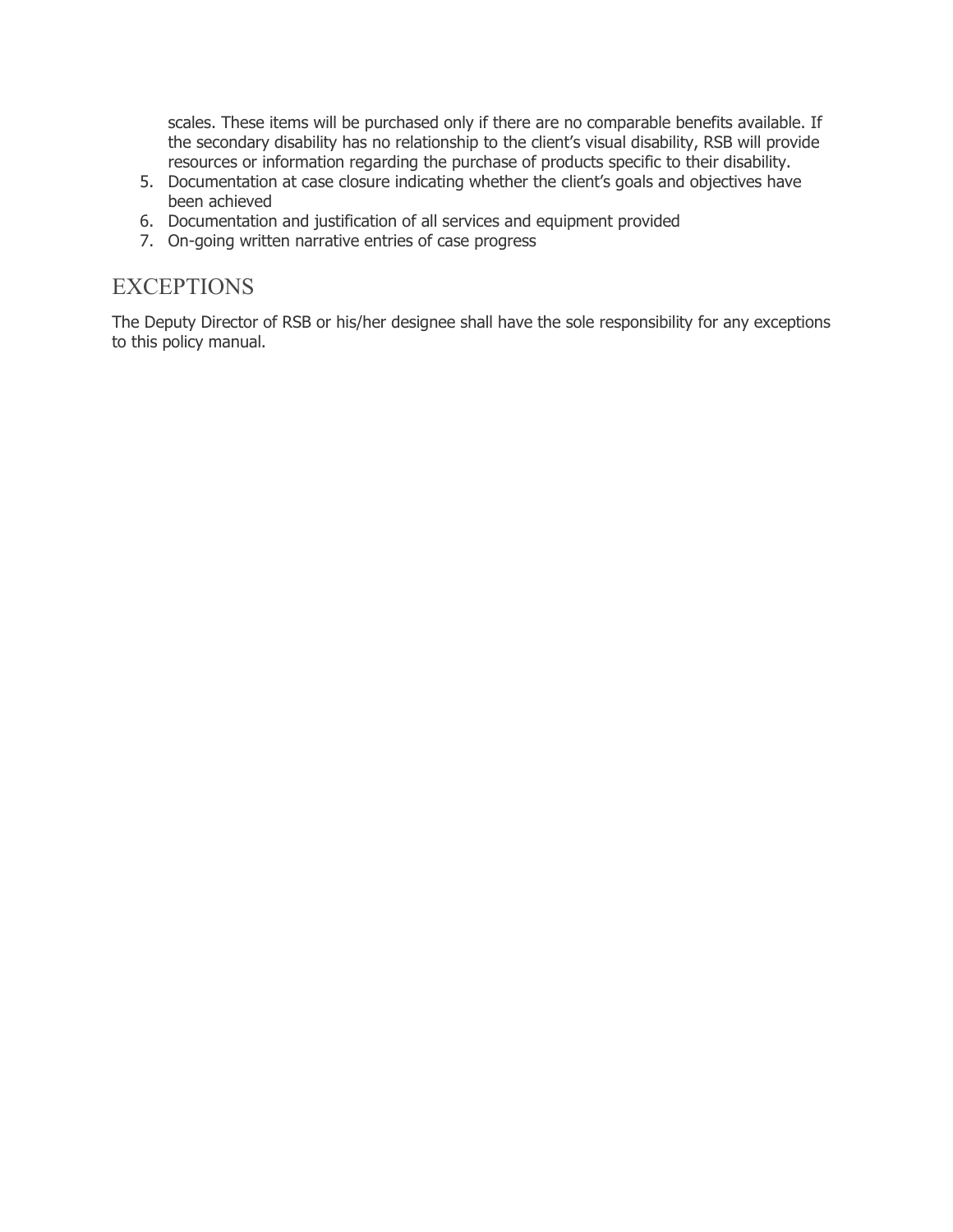# CONFIDENTIALITY

RSB/OBS, through its policies and procedures, will comply with Federal provisions of the Health Insurance Portability and Accountability Act as it relates to the protection, use, and release of health information.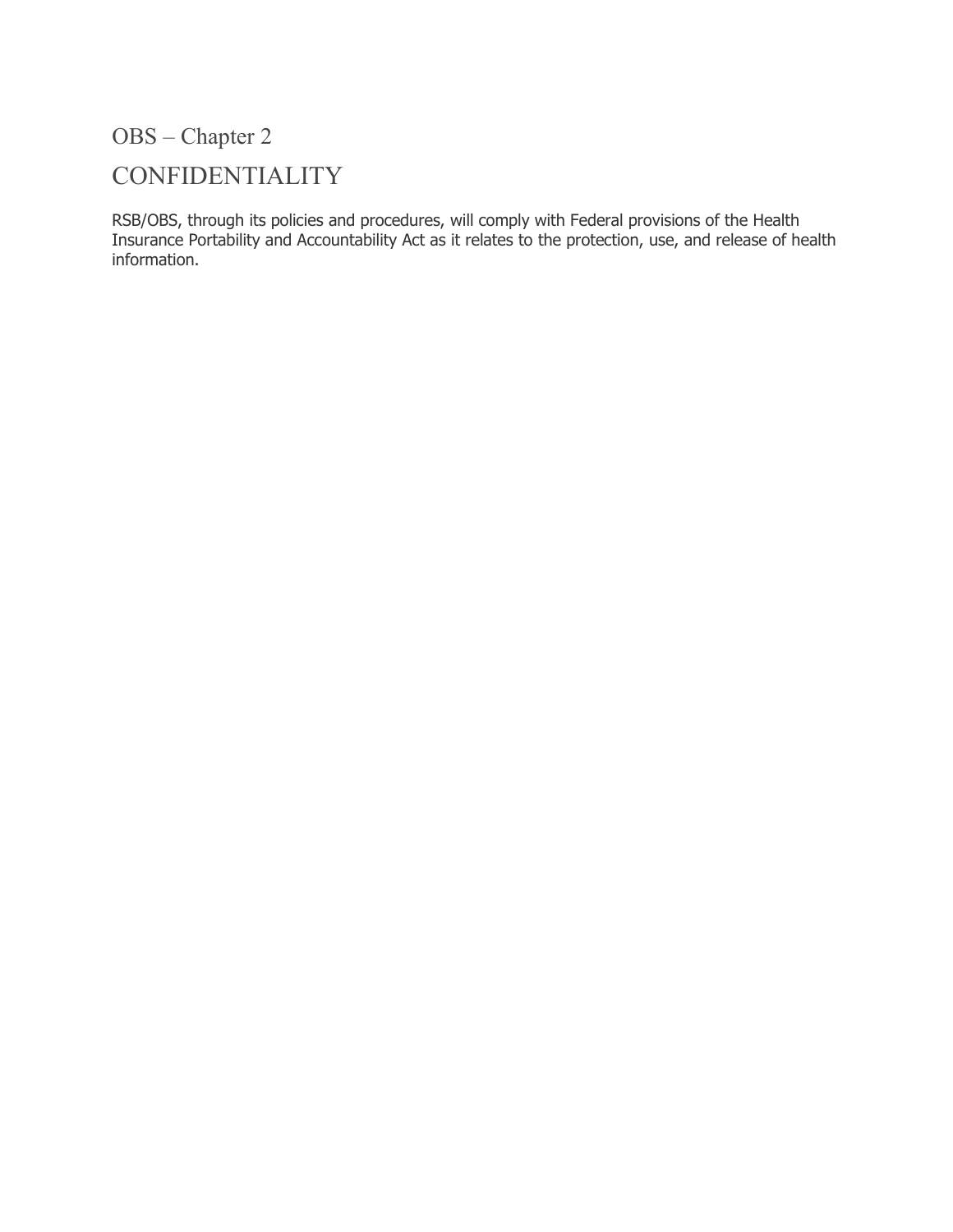### ELIGIBILITY

A. An individual's eligibility for the OBS Program is based on the following criteria:

- 1. The individual meets the definition of visual disability as outlined in Chapter One;
- 2. The individual must be 55 years of age or older, and reside in the state of Missouri;
- 3. The individual must require substantial agency services in order to achieve their independent living goals.

The case record must document the eligibility criteria.

1. To the degree possible, RSB staff will use existing information to determine eligibility. A diagnostic eye examination may be required for an applicant specifically for the purpose of determining eligibility for OBS services only if available information is not complete, relevant, or current.

The following proofs of eye condition will be accepted for determination of eligibility:

- 1. A written or verbal report from a health care professional or their representative that indicates that the client's eye condition meets the OBS Program's visual disability requirements;
- 2. The use of a near or distance vision chart (consistent with standards reflected in the Snellen chart) used by the rehabilitation teacher;
- 3. A statement in the narrative section of the case record that, due to age or severity of the disability, the examiner is unable to obtain visual acuities for inclusion with the required eye reports, and that the staff member considers the individual eligible for services based on the functional limitations caused by the visual condition, if the functional limitations are consistent with the best corrected acuities/fields expressed in the definition of visual disability in Chapter 1.

B. The individual is age 55 or older.

C. The individual resides in the State of Missouri and is available in the state to receive services from RSB.

D. If a case has been closed as rehabilitated within the past 12 (twelve) months, the district supervisor must approve reopening the case.

NOTE: The circumstances listed below may be used as a guide when considering the reopening of an OBS case.

- 1. Continued vision loss, after case closure, that significantly impacts functioning, i.e. the need for a stronger magnifier, talking watch versus a low vision watch, Braille versus large print.
- 2. Client's need for substantial services due to change of attitude regarding adjustment to blindness or vision loss, i.e. Orientation and Mobility training.
- 3. A change in a household that impacts the client's functioning, i.e. death of spouse, change of living situation, now living alone.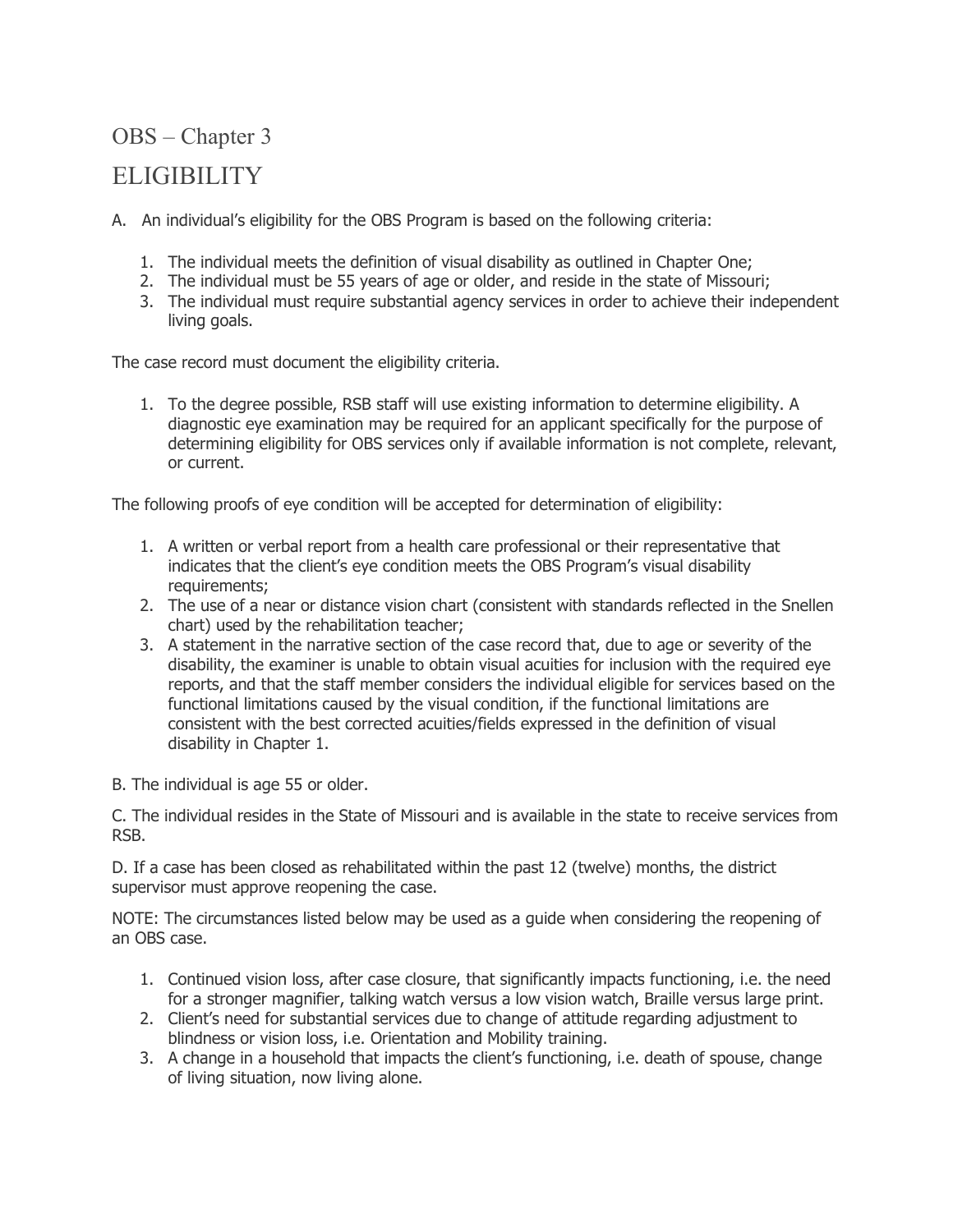4. A case may be reopened only if the service need is visually related. Cases may not be reopened if the services requested are specific to the management of a secondary disability.

An email must be copied to the OBS Program Manager when the district supervisor has approved the reopening of an OBS case. The email shall provide the name of the client, case number, name and load number of the rehabilitation teacher, the justification for reopening the case and district supervisor's approval. A copy of the email must also be placed in the client's case file at the district level.

E. There must be a written notification of eligibility provided to the client acknowledging that the basic eligibility requirements have been met. This notification must be signed and dated by the appropriate RSB staff member.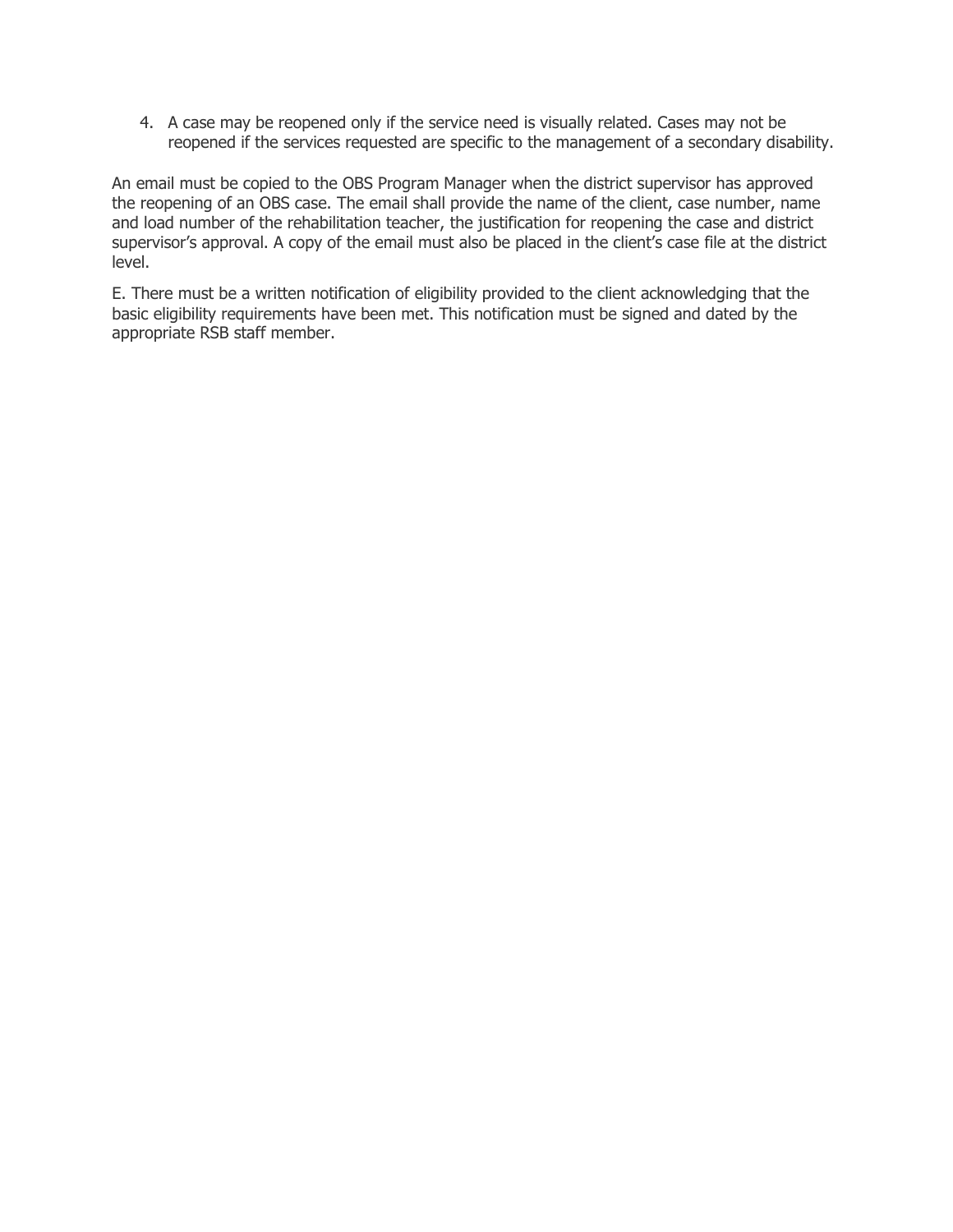# OBS – Chapter 4 ECONOMIC NEED

RSB does not currently apply economic need criteria to the provision of OBS Services.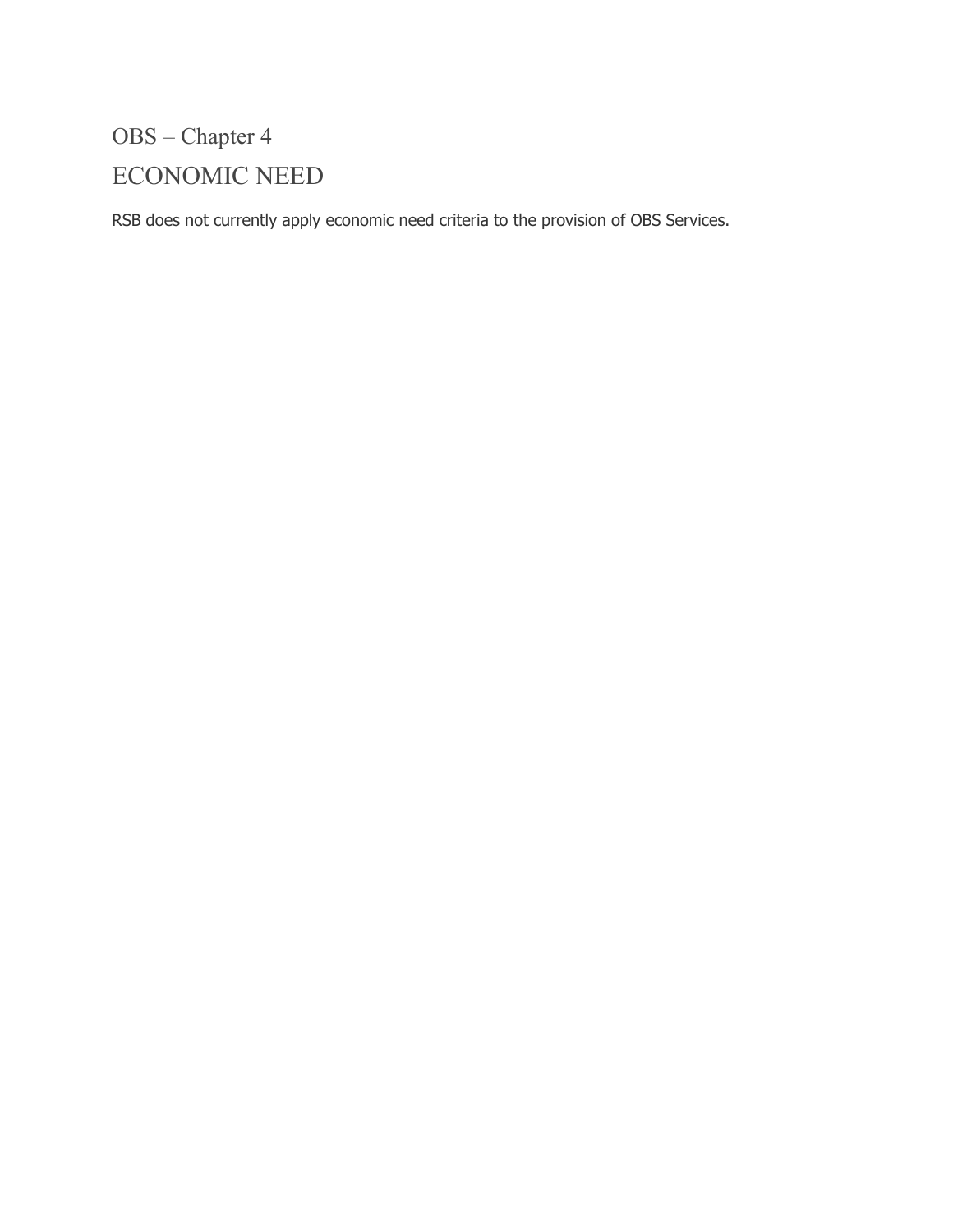# OBS SERVICES

### QUALIFICATION OF SERVICE PROVIDERS

RSB will use only professional service providers who meet applicable state licensure or certification requirements.

### **SERVICES**

RSB, in accordance with its State Plan and the Title VII Chapter 2 OBS Grant, will provide the following services, as appropriate, for the needs of each eligible client. Evaluation by RSB staff will determine eligibility for, and the nature and scope of services needed.

- 1. Orientation and Mobility Services are provided by RSB staff to enhance the client's ability to travel independently within their home and/or their community. When appropriate a cane may be provided. Mobility services may be purchased in rare instances when a district office is without an Orientation and Mobility Specialist for an extended period of time and when services needed cannot be met by a Rehabilitation Teacher.
- 2. Communication Skills Training includes instructing clients in the use of adaptive time pieces, reading and writing Braille, using writing guides, e-mail, screen enlargement, adaptive telephones, tape recorders, computer access technology, etc.
- 3. Daily Living Skills may include evaluation and training in activities of daily living or personal adjustment. Adaptive aids may also be purchased in conjunction with such services. Adaptive equipment may be purchased when it can be used to compensate or accommodate for decreased capacity or loss of an ability to function independently as a result of a visual disability; such as, timers, watches, double spatulas, clocks, etc.
- 4. Low Vision Training/Services may include low vision evaluations provided in order to assess the client's need for low vision aids. Such an evaluation may be purchased only when a Rehabilitation Teacher is unable to determine the type of low vision aid needed by the client.
- 5. Advocacy Services includes training the client in self-advocacy skills.
- 6. Management of Secondary Disabilities may include diabetic evaluation and education, diabetic aids and equipment, and assistive listening devices for clients who have a hearing loss.
- 7. Counseling and Guidance Services are provided by the rehabilitation teacher and may include personal adjustment counseling, peer support, and mentoring. In addition, family counseling may be provided when it is deemed necessary for improvement of the client's ability to live independently.
- 8. Interpreter Services for the deaf and deaf-blind may be purchased by RSB in instances when no other means of communication with the client is available. RSB may also assist in coordinating volunteers to provide sighted guide, interpreter and reader services for clients.
- 9. Referral for Vocational Rehabilitation Services means that the RT may make a referral to the VR program when appropriate.
- 10. Referral to Other Agencies by RSB staff may be provided to assist the client in securing services from other agencies to enhance the ability of the client to live and function independently.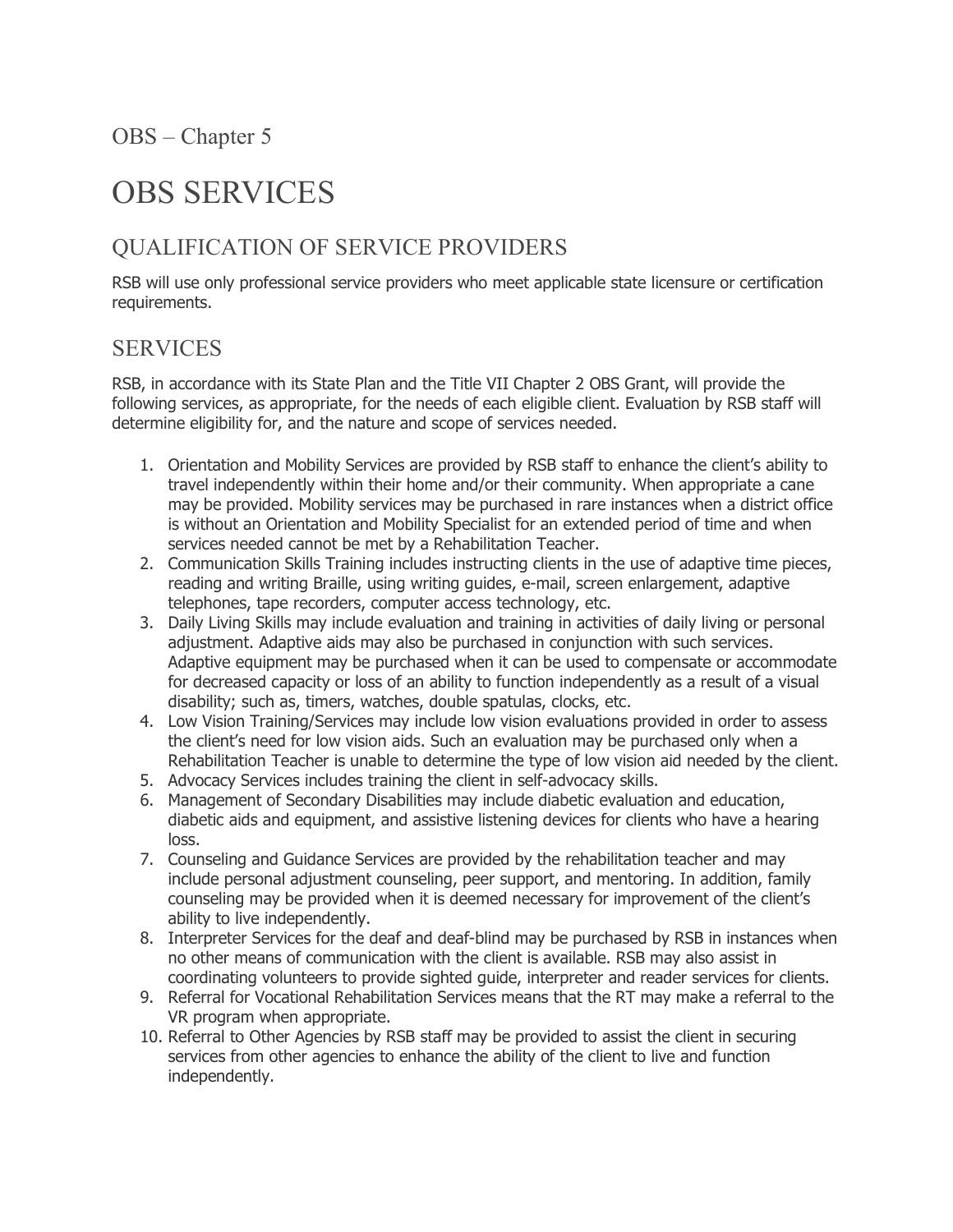- 11. Support Group Services may be provided to encourage the involvement of clients in interacting with others who have similar disabilities for the purpose of enhancing social skills and promoting emotional support.
- 12. Community Integration Services may be provided to assist in locating/accessing community activities and services. Staff may encourage the client to engage in activities which improve self-image and self-worth through volunteering.
- 13. Recreational Items may include the provision of playing cards and other large print or Braille games, etc.
- 14. Transportation Services may include travel for the purpose of participating in OBS services, such as participation in training sessions, support groups, obtaining a low vision evaluation and visits to the appropriate district office to meet with an RSB staff member.
- 15. Visual Restoration Services may include surgery and treatment for eye conditions and the purchase of regular prescription eye glasses for which no other resource exists or such resource has been exhausted.

## SERVICE AND EXPENDITURE LIMITS

Visual Restoration and Management of Secondary Disabilities:

- 1. Both visual restoration and management of secondary disabilities are limited to \$\$3000.Exceptions to the \$3000 limit must be approved by the OBS Program Manager.
- 2. Adaptive aids and equipment that are purchased with OBS funds must be those that deal primarily with a visual disability and secondary disabilities that have an impact on the client's visual functioning. OBS should purchase the necessary aids and equipment to allow nonvisual use of household devices, not the household devices themselves.
- 3. Purchase of equipment such as diabetic aids, blood pressure monitor, food scales, weight scales and hearing aids may be considered only upon the written/verbal recommendation of a health care professional. Documentation of the statement from the health care professional must be placed in the case record

Cost of Electronic Visual Aids:

Maximum expenditure for a single electronic visual aid is\$600.

Cost of Low Vision Aids:

Maximum expenditure for a single low vision aid is \$600.

#### **An Ownership Agreement must be obtained when the cost of a piece of equipment is \$500 or over.**

Purchase of Hearing Aids:

A rehabilitation teacher may purchase hearing aids when no similar benefit exists. Client must sign the hearing aid invoice before submittal to State Office for payment. If a client has a hearing impairment and no similar benefits are available, less expensive devices such as the A200 or the Pocket Talker may be considered first.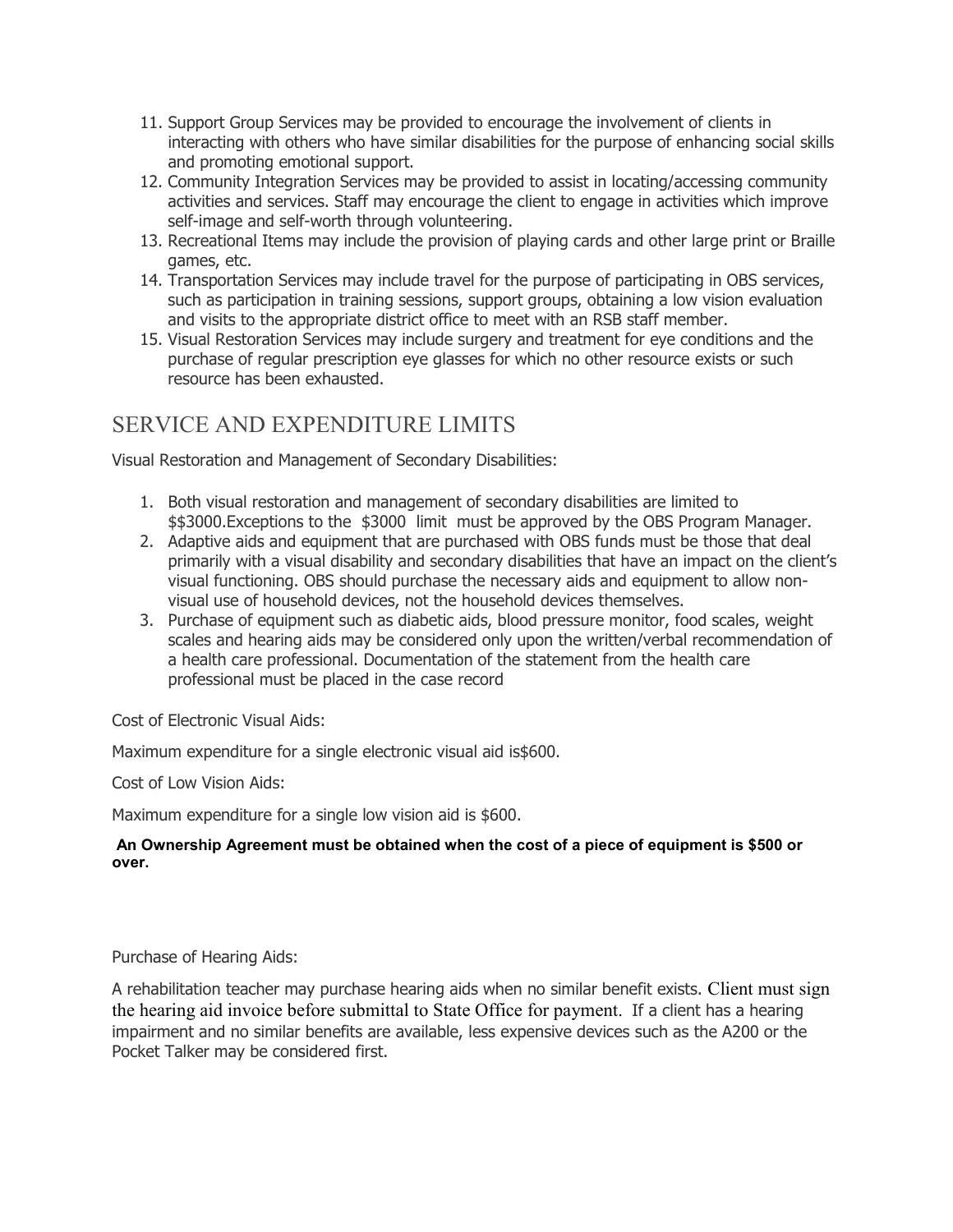Purchase of Duplicate Equipment:

- 1. Duplicate devices shall not be purchased at any time unless the level of the disability has changed, such as further vision loss.
- 2. If a client's case is reopened, an adaptive aid that had been purchased in an available previous case shall not be purchased in the newly opened case unless the staff member can clearly document the need as a result of a change in the client's disability.

#### Purchase of Transportation Services:

Transportation services will be provided by the most economical source of transportation that meets the client's needs. Transportation costs will be limited to the cost of mileage traveled by private automobile according to travel regulations for employees of the State of Missouri. Bus, train and cab fare are reimbursed at actual charges.

Purchase of Recreational Items:

Purchase of recreational items will be limited to no more than two games per client and the need for this service must be documented in the case record.

#### Case Length Limit

OBS cases cannot be open for more than 18 months without documented approval of the district supervisor.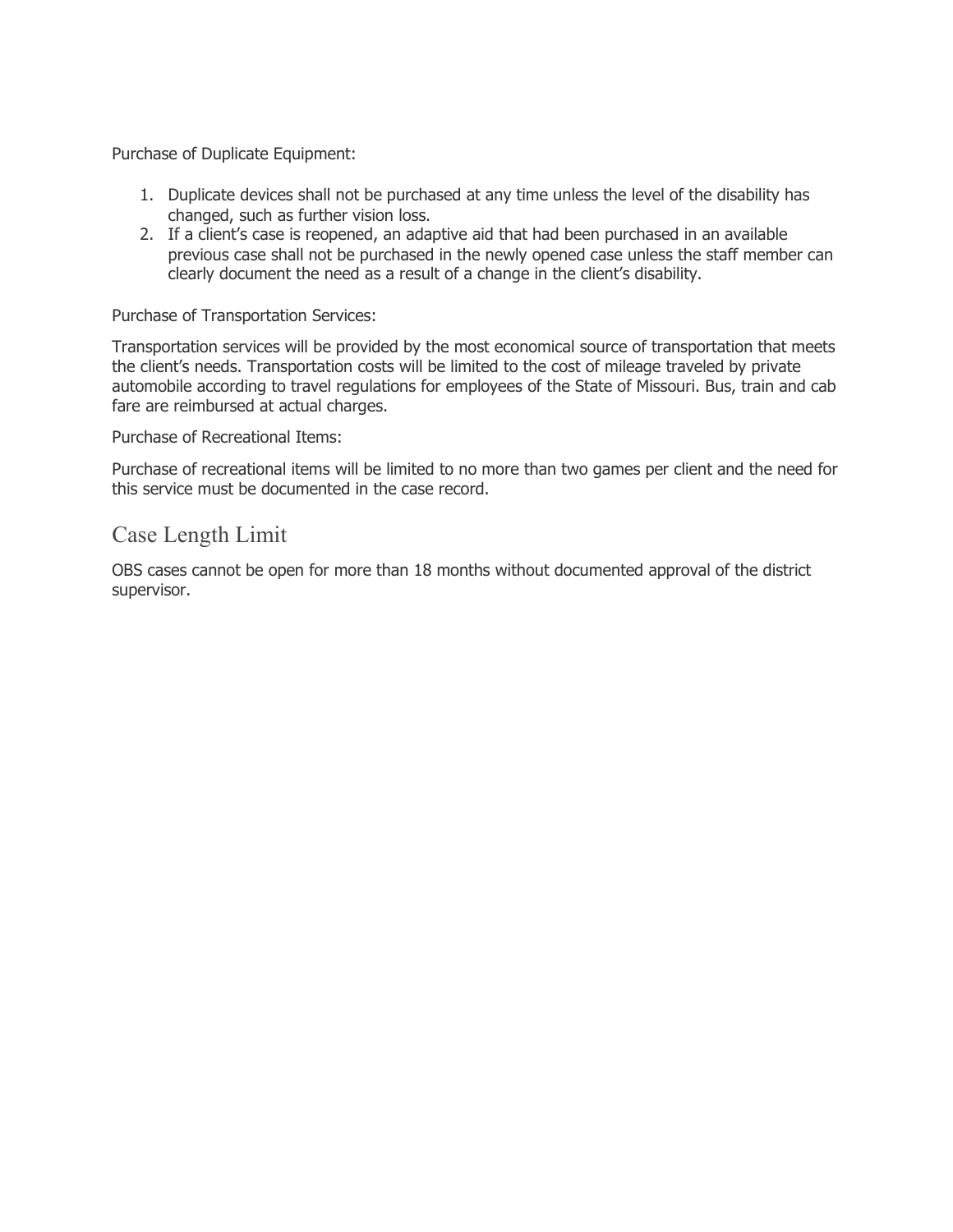# COMPARABLE SERVICES AND BENEFITS

The Older Blind Services Program requires clients to utilize comparable services and benefits for all applicable services. A comparable service or benefit is any resource which may provide equipment and/or services similar to those provided by the OBS program. Some examples which must be considered include: Medicare, Medicaid, veteran's benefits, health insurance, Missouri Telecommunication Access Program (TAP), Independent Living Centers, or any other comparable service or benefits available to the client. OBS staff are encouraged to use similar benefits whenever possible. Consideration and use of comparable services or benefits is documented in the narrative and contract for services (authorization).

**FOR MEDICARE RECIPIENTS**, OBS may pay the deductible and co-insurance amount (including any difference between Medicare reimbursement and allowable cost) up to the fee schedule after all other resources have been exhausted.

Consideration and Utilization for Diagnostic Exams

OBS staff are not required to consider comparable services and benefits for diagnostic exams intended for use in eligibility determination.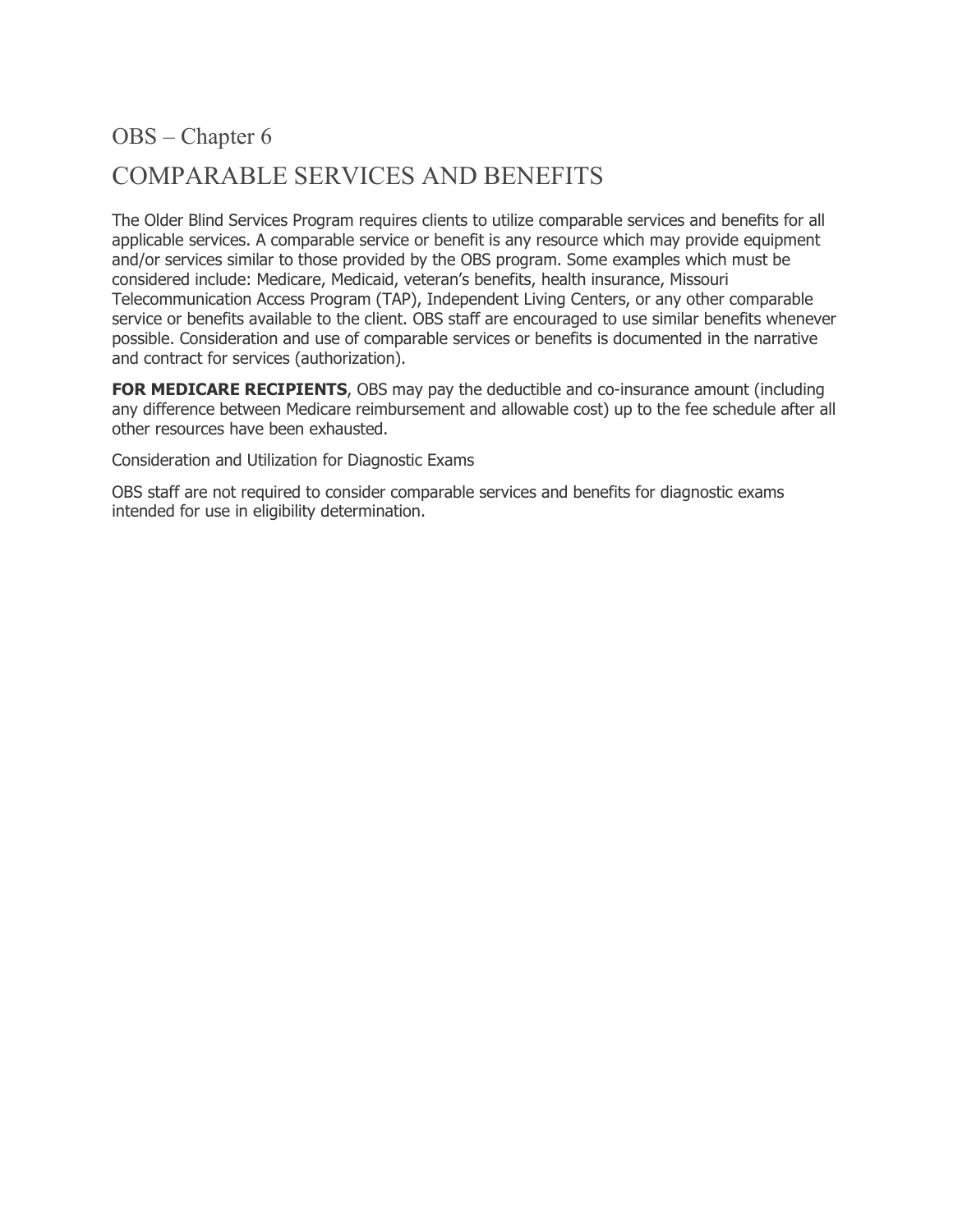# FINANCIAL POLICIES

#### **State and Departmental Purchasing Procedures**

RSB staff must follow applicable departmental, divisional, and agency purchasing policies and procedures when purchasing goods or services for OBS clients.

#### **Purchased Services**

RSB staff must authorize services and approve rate of payment in accordance with the regulations and policies established by the OBS Program.

#### **Authorization for Services**

RSB staff will ensure that an authorization is written before any service is purchased or provided.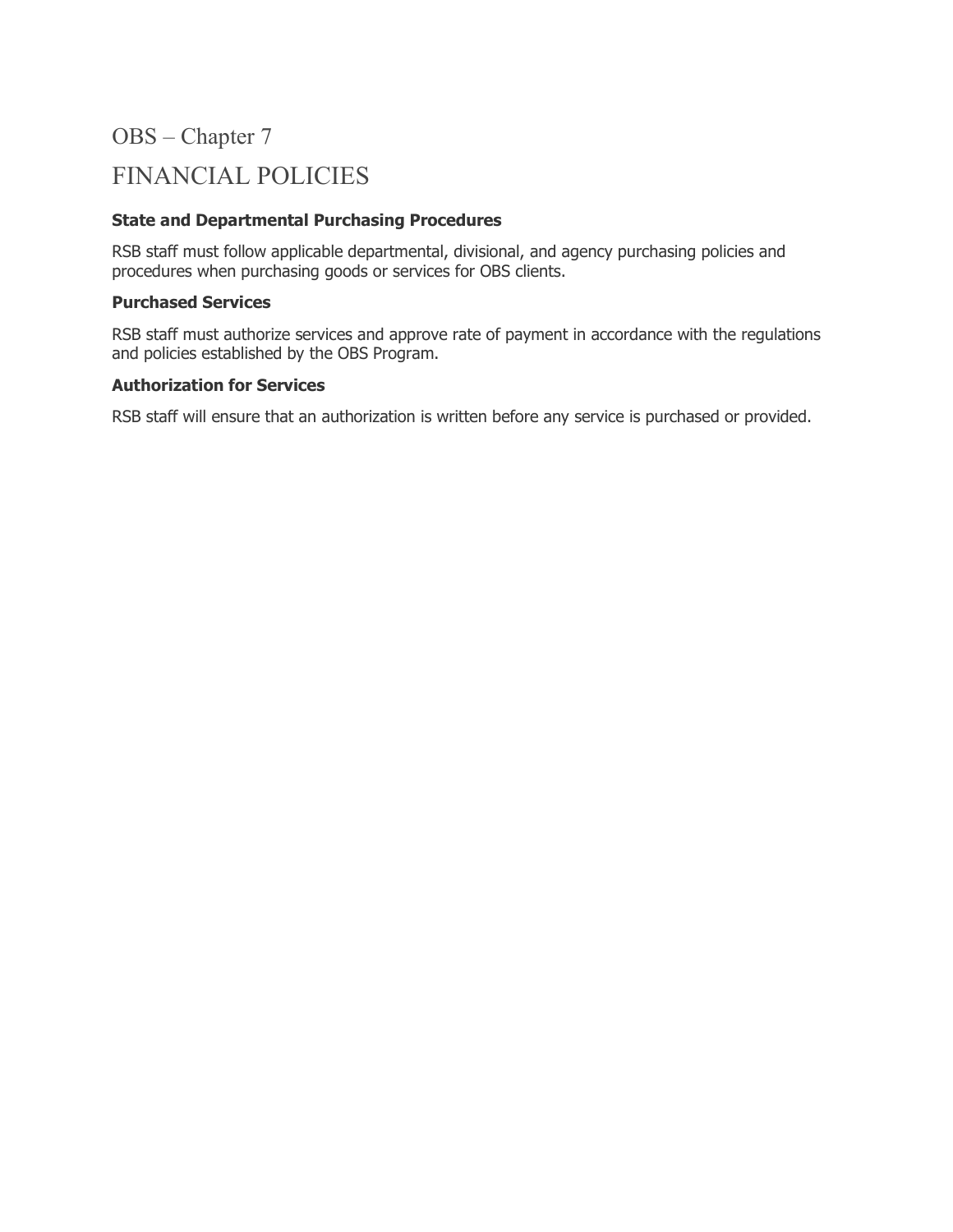# CASE CLOSURE

#### **Conditions for Case Closure**

RSB shall close a client's case at any time in the rehabilitation process when it has been determined that the case meets one of the following criteria:

- 1. Rehabilitated The client has successfully reached the goals in their teaching plan.
- 2. Relocated to another state.
- 3. Withdrew/stated no further interest in program
- 4. Died
- 5. All other reasons